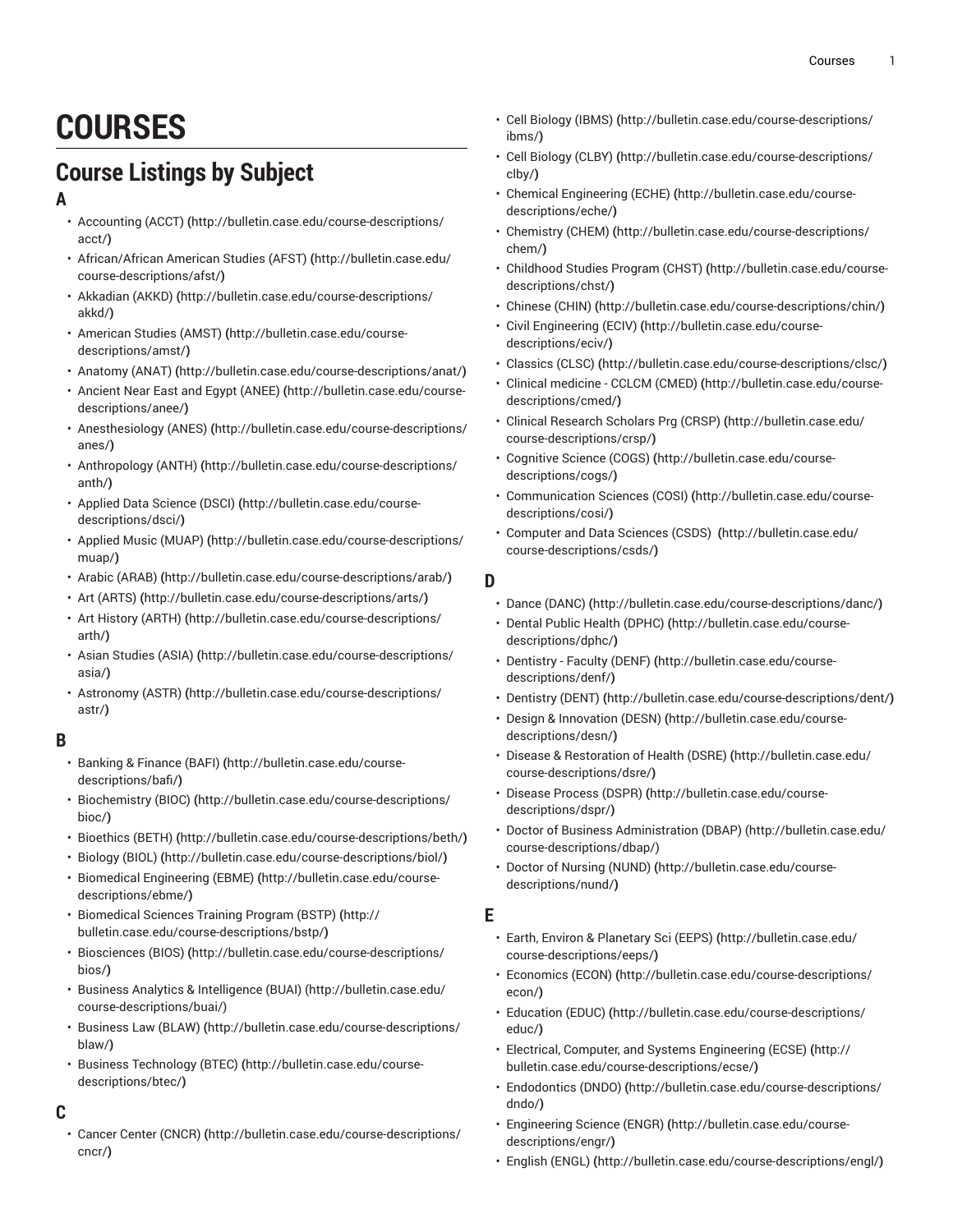- [Entrepreneurship](http://bulletin.case.edu/course-descriptions/entp/) (ENTP) **(**[http://bulletin.case.edu/course](http://bulletin.case.edu/course-descriptions/entp/)[descriptions/entp/](http://bulletin.case.edu/course-descriptions/entp/)**)**
- [Environmental](http://bulletin.case.edu/course-descriptions/estd/) Studies (ESTD) **(**[http://bulletin.case.edu/course](http://bulletin.case.edu/course-descriptions/estd/)[descriptions/estd/](http://bulletin.case.edu/course-descriptions/estd/)**)**
- Ethnic [Studies](http://bulletin.case.edu/course-descriptions/eths/) (ETHS) **(**[http://bulletin.case.edu/course-descriptions/](http://bulletin.case.edu/course-descriptions/eths/) [eths/](http://bulletin.case.edu/course-descriptions/eths/)**)**
- Examination [Master/Ph.D.](http://bulletin.case.edu/course-descriptions/exam/) (EXAM) **(**[http://bulletin.case.edu/course](http://bulletin.case.edu/course-descriptions/exam/)[descriptions/exam/](http://bulletin.case.edu/course-descriptions/exam/)**)**
- Executive Doctor of [Management](http://bulletin.case.edu/course-descriptions/edmp/) (EDMP) **(**[http://bulletin.case.edu/](http://bulletin.case.edu/course-descriptions/edmp/) [course-descriptions/edmp/](http://bulletin.case.edu/course-descriptions/edmp/)**)**
- [Executive](http://bulletin.case.edu/course-descriptions/emba/) MBA (EMBA) **(**[http://bulletin.case.edu/course-descriptions/](http://bulletin.case.edu/course-descriptions/emba/) [emba/](http://bulletin.case.edu/course-descriptions/emba/)**)**
- [Expanded](http://bulletin.case.edu/course-descriptions/efda/) Function Dental Aux (EFDA) **(**[http://bulletin.case.edu/](http://bulletin.case.edu/course-descriptions/efda/) [course-descriptions/efda/](http://bulletin.case.edu/course-descriptions/efda/)**)**

#### **F**

- [Finance \(FNCE\)](http://bulletin.case.edu/course-descriptions/fnce/) (<http://bulletin.case.edu/course-descriptions/fnce/>)
- [First Seminar Academic English \(FSAE\)](http://bulletin.case.edu/course-descriptions/fsae/) **(**[http://bulletin.case.edu/](http://bulletin.case.edu/course-descriptions/fsae/) [course-descriptions/fsae/](http://bulletin.case.edu/course-descriptions/fsae/)**)**
- First Seminar [Common](http://bulletin.case.edu/course-descriptions/fscc/) Curric (FSCC) **(**[http://bulletin.case.edu/](http://bulletin.case.edu/course-descriptions/fscc/) [course-descriptions/fscc/](http://bulletin.case.edu/course-descriptions/fscc/)**)**
- [First Seminar Cont Semester \(FSCS\)](http://bulletin.case.edu/course-descriptions/fscs/) **(**[http://bulletin.case.edu/course](http://bulletin.case.edu/course-descriptions/fscs/)[descriptions/fscs/](http://bulletin.case.edu/course-descriptions/fscs/)**)**
- First [Seminar](http://bulletin.case.edu/course-descriptions/fsna/) Natural World (FSNA) **(**[http://bulletin.case.edu/course](http://bulletin.case.edu/course-descriptions/fsna/)[descriptions/fsna/](http://bulletin.case.edu/course-descriptions/fsna/)**)**
- First [Seminar](http://bulletin.case.edu/course-descriptions/fsso/) Social World (FSSO) **(**[http://bulletin.case.edu/course](http://bulletin.case.edu/course-descriptions/fsso/)[descriptions/fsso/](http://bulletin.case.edu/course-descriptions/fsso/)**)**
- First Seminar [Symbolic](http://bulletin.case.edu/course-descriptions/fssy/) World (FSSY) **(**[http://bulletin.case.edu/](http://bulletin.case.edu/course-descriptions/fssy/) [course-descriptions/fssy/](http://bulletin.case.edu/course-descriptions/fssy/)**)**
- First Seminar Transfer [Supplem](http://bulletin.case.edu/course-descriptions/fsts/) (FSTS) **(**[http://bulletin.case.edu/](http://bulletin.case.edu/course-descriptions/fsts/) [course-descriptions/fsts/](http://bulletin.case.edu/course-descriptions/fsts/)**)**
- French [\(FRCH\)](http://bulletin.case.edu/course-descriptions/frch/) **(**<http://bulletin.case.edu/course-descriptions/frch/>**)**

#### **G**

- [Genetics \(GENE\)](http://bulletin.case.edu/course-descriptions/gene/) **(**<http://bulletin.case.edu/course-descriptions/gene/>**)**
- [German \(GRMN\)](http://bulletin.case.edu/course-descriptions/grmn/) **(**[http://bulletin.case.edu/course-descriptions/](http://bulletin.case.edu/course-descriptions/grmn/) [grmn/](http://bulletin.case.edu/course-descriptions/grmn/)**)**
- [Gerontological](http://bulletin.case.edu/course-descriptions/gero/) Studies (GERO) **(**[http://bulletin.case.edu/course](http://bulletin.case.edu/course-descriptions/gero/)[descriptions/gero/](http://bulletin.case.edu/course-descriptions/gero/)**)**
- Greek [\(GREK\)](http://bulletin.case.edu/course-descriptions/grek/) **(**<http://bulletin.case.edu/course-descriptions/grek/>**)**

#### **H**

- Health & [Well-Being](http://bulletin.case.edu/course-descriptions/hewb/) (HEWB) **(**[http://bulletin.case.edu/course](http://bulletin.case.edu/course-descriptions/hewb/)[descriptions/hewb/](http://bulletin.case.edu/course-descriptions/hewb/)**)**
- Health Disease and [Processes](http://bulletin.case.edu/course-descriptions/hwdp/) (HWDP) **(**[http://bulletin.case.edu/](http://bulletin.case.edu/course-descriptions/hwdp/) [course-descriptions/hwdp/](http://bulletin.case.edu/course-descriptions/hwdp/)**)**
- Health Systems [Management](http://bulletin.case.edu/course-descriptions/hsmc/) (HSMC) **(**[http://bulletin.case.edu/](http://bulletin.case.edu/course-descriptions/hsmc/) [course-descriptions/hsmc/](http://bulletin.case.edu/course-descriptions/hsmc/)**)**
- Hebrew [\(HBRW\)](http://bulletin.case.edu/course-descriptions/hbrw/) **(**<http://bulletin.case.edu/course-descriptions/hbrw/>**)**
- [History](http://bulletin.case.edu/course-descriptions/hsty/) (HSTY) **(**<http://bulletin.case.edu/course-descriptions/hsty/>**)**
- History & [Philosophy](http://bulletin.case.edu/course-descriptions/hpsc/) of Sci (HPSC) **(**[http://bulletin.case.edu/course](http://bulletin.case.edu/course-descriptions/hpsc/)[descriptions/hpsc/](http://bulletin.case.edu/course-descriptions/hpsc/)**)**
- [Humanities \(HUMN\)](http://bulletin.case.edu/course-descriptions/humn/) **(**[http://bulletin.case.edu/course-descriptions/](http://bulletin.case.edu/course-descriptions/humn/) [humn/](http://bulletin.case.edu/course-descriptions/humn/)**)**

#### **I**

- [Information Systems \(MIDS\)](http://bulletin.case.edu/course-descriptions/mids/) **(**[http://bulletin.case.edu/course](http://bulletin.case.edu/course-descriptions/mids/)[descriptions/mids/](http://bulletin.case.edu/course-descriptions/mids/)**)**
- [Inquiry](http://bulletin.case.edu/course-descriptions/inqu/) (INQU) **(**<http://bulletin.case.edu/course-descriptions/inqu/>**)**
- [Inst for Integr of Mgmt & Engr \(IIME\)](http://bulletin.case.edu/course-descriptions/iime/) **(**[http://bulletin.case.edu/course](http://bulletin.case.edu/course-descriptions/iime/)[descriptions/iime/](http://bulletin.case.edu/course-descriptions/iime/)**)**
- [Integrated Biological Sciences \(IBIS\)](http://bulletin.case.edu/course-descriptions/ibis/) **(**[http://bulletin.case.edu/course](http://bulletin.case.edu/course-descriptions/ibis/)[descriptions/ibis/](http://bulletin.case.edu/course-descriptions/ibis/)**)**
- [Integrated Biological Studies \(IBMS\)](http://bulletin.case.edu/course-descriptions/ibms/) **(**[http://bulletin.case.edu/course](http://bulletin.case.edu/course-descriptions/ibms/)[descriptions/ibms/](http://bulletin.case.edu/course-descriptions/ibms/)**)**
- [Interdisciplinary](http://bulletin.case.edu/course-descriptions/ihsc/) Health Sci (IHSC) **(**[http://bulletin.case.edu/course](http://bulletin.case.edu/course-descriptions/ihsc/)[descriptions/ihsc/](http://bulletin.case.edu/course-descriptions/ihsc/)**)**
- [International](http://bulletin.case.edu/course-descriptions/inth/) Health (INTH) **(**[http://bulletin.case.edu/course](http://bulletin.case.edu/course-descriptions/inth/)[descriptions/inth/](http://bulletin.case.edu/course-descriptions/inth/)**)**
- [International](http://bulletin.case.edu/course-descriptions/intl/) Studies (INTL) **(**[http://bulletin.case.edu/course](http://bulletin.case.edu/course-descriptions/intl/)[descriptions/intl/](http://bulletin.case.edu/course-descriptions/intl/)**)**
- [Italian](http://bulletin.case.edu/course-descriptions/ital/) (ITAL) **(**<http://bulletin.case.edu/course-descriptions/ital/>**)**

#### **J**

- [Japanese](http://bulletin.case.edu/course-descriptions/japn/) (JAPN) **(**[http://bulletin.case.edu/course-descriptions/](http://bulletin.case.edu/course-descriptions/japn/) [japn/](http://bulletin.case.edu/course-descriptions/japn/)**)**
- [Judaic Studies \(JDST\)](http://bulletin.case.edu/course-descriptions/jdst/) **(**[http://bulletin.case.edu/course-descriptions/](http://bulletin.case.edu/course-descriptions/jdst/) [jdst/](http://bulletin.case.edu/course-descriptions/jdst/)**)**

# **L**

- Latin [\(LATN\)](http://bulletin.case.edu/course-descriptions/latn/) **(**<http://bulletin.case.edu/course-descriptions/latn/>**)**
- Law [\(LAWS\)](http://bulletin.case.edu/course-descriptions/laws/) **(**<http://bulletin.case.edu/course-descriptions/laws/>**)**
- [Law Financial Integrity \(LFIN\)](http://bulletin.case.edu/course-descriptions/lfin/) ([http://bulletin.case.edu/course](http://bulletin.case.edu/course-descriptions/lfin/)[descriptions/lfin/\)](http://bulletin.case.edu/course-descriptions/lfin/)
- [Leadership \(LDRS\)](http://bulletin.case.edu/course-descriptions/ldrs/) **(**[http://bulletin.case.edu/course-descriptions/](http://bulletin.case.edu/course-descriptions/ldrs/) [ldrs/](http://bulletin.case.edu/course-descriptions/ldrs/)**)**
- Lead Excel and [Achievement](http://bulletin.case.edu/course-descriptions/leap/) Program (LEAP) [\(http://](http://bulletin.case.edu/course-descriptions/leap/) [bulletin.case.edu/course-descriptions/leap/\)](http://bulletin.case.edu/course-descriptions/leap/)
- [Linguistics \(LING\)](http://bulletin.case.edu/course-descriptions/ling/) **(**[http://bulletin.case.edu/course-descriptions/](http://bulletin.case.edu/course-descriptions/ling/) [ling/](http://bulletin.case.edu/course-descriptions/ling/)**)**

#### **M**

- [Macromolecular/Polymer](http://bulletin.case.edu/course-descriptions/emac/) Science (EMAC) **(**[http://bulletin.case.edu/](http://bulletin.case.edu/course-descriptions/emac/) [course-descriptions/emac/](http://bulletin.case.edu/course-descriptions/emac/)**)**
- [Maintenance](http://bulletin.case.edu/course-descriptions/mahe/) of Health (MAHE) **(**[http://bulletin.case.edu/course](http://bulletin.case.edu/course-descriptions/mahe/)[descriptions/mahe/](http://bulletin.case.edu/course-descriptions/mahe/)**)**
- [Management](http://bulletin.case.edu/course-descriptions/mgmt/) (MGMT) **(**[http://bulletin.case.edu/course-descriptions/](http://bulletin.case.edu/course-descriptions/mgmt/) [mgmt/](http://bulletin.case.edu/course-descriptions/mgmt/)**)**
- [Management](http://bulletin.case.edu/course-descriptions/plcy/) Policy (PLCY) **(**[http://bulletin.case.edu/course](http://bulletin.case.edu/course-descriptions/plcy/)[descriptions/plcy/](http://bulletin.case.edu/course-descriptions/plcy/)**)**
- [Marketing](http://bulletin.case.edu/course-descriptions/mkmr/) (MKMR) **(**[http://bulletin.case.edu/course-descriptions/](http://bulletin.case.edu/course-descriptions/mkmr/) [mkmr/](http://bulletin.case.edu/course-descriptions/mkmr/)**)**
- [Master of Nursing \(NUMN\)](http://bulletin.case.edu/course-descriptions/numn/) **(**[http://bulletin.case.edu/course](http://bulletin.case.edu/course-descriptions/numn/)[descriptions/numn/](http://bulletin.case.edu/course-descriptions/numn/)**)**
- [Materials Science & Engineering \(EMSE\)](http://bulletin.case.edu/course-descriptions/emse/) **(**[http://bulletin.case.edu/](http://bulletin.case.edu/course-descriptions/emse/) [course-descriptions/emse/](http://bulletin.case.edu/course-descriptions/emse/)**)**
- [Mathematics](http://bulletin.case.edu/course-descriptions/math/) (MATH) **(**[http://bulletin.case.edu/course-descriptions/](http://bulletin.case.edu/course-descriptions/math/) [math/](http://bulletin.case.edu/course-descriptions/math/)**)**
- MBA Core [\(MBAC\)](http://bulletin.case.edu/course-descriptions/mbac/) **(**[http://bulletin.case.edu/course-descriptions/](http://bulletin.case.edu/course-descriptions/mbac/) [mbac/](http://bulletin.case.edu/course-descriptions/mbac/)**)**
- MBA Part Time Cohort [\(MBAP\)](http://bulletin.case.edu/course-descriptions/mbap/) **(**[http://bulletin.case.edu/course](http://bulletin.case.edu/course-descriptions/mbap/)[descriptions/mbap/](http://bulletin.case.edu/course-descriptions/mbap/)**)**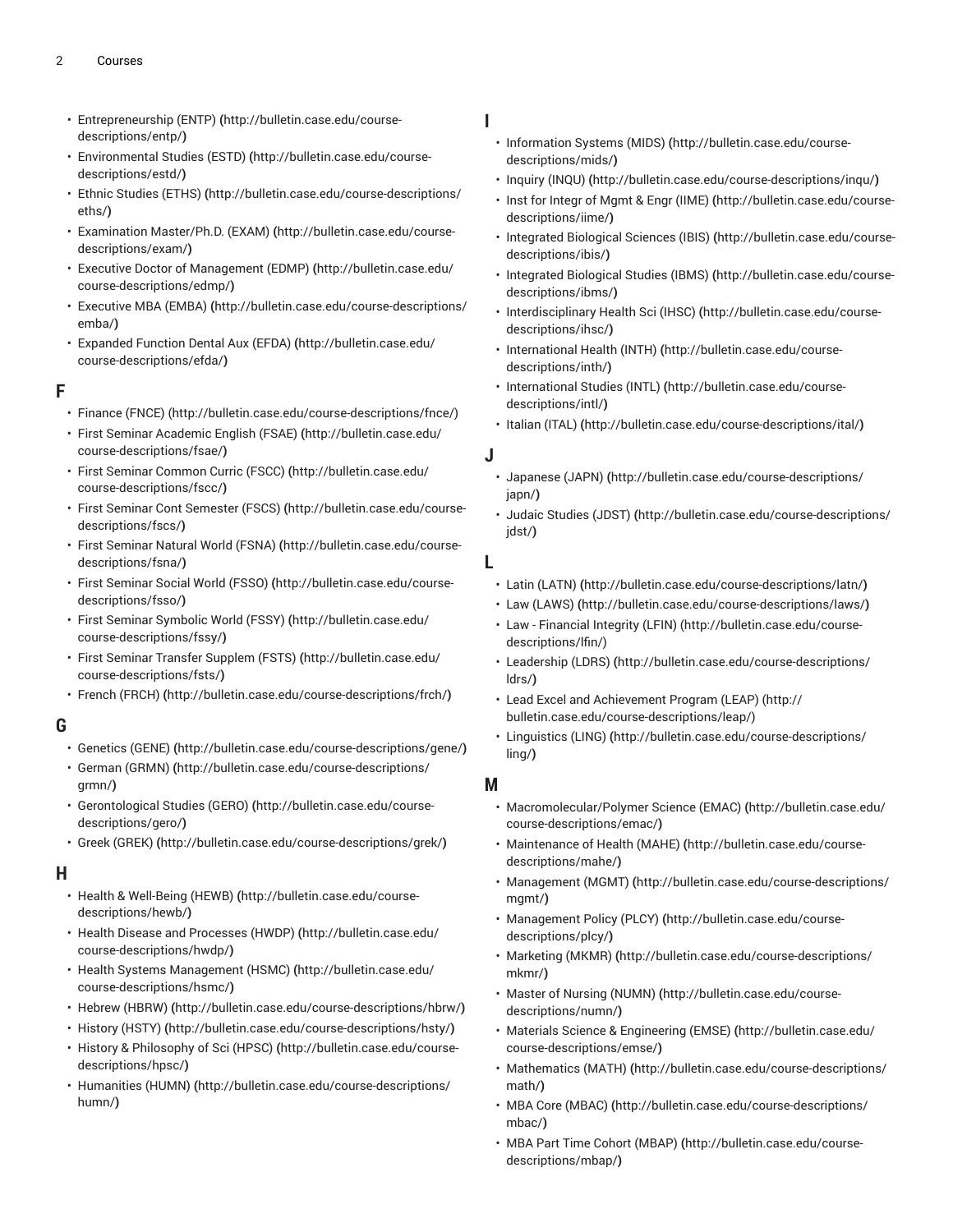- [Mechanical](http://bulletin.case.edu/course-descriptions/emae/) & Aerospace Engr (EMAE) **(**[http://bulletin.case.edu/](http://bulletin.case.edu/course-descriptions/emae/) [course-descriptions/emae/](http://bulletin.case.edu/course-descriptions/emae/)**)**
- Med [Scientist](http://bulletin.case.edu/course-descriptions/mstp/) Training Program (MSTP) **(**[http://bulletin.case.edu/](http://bulletin.case.edu/course-descriptions/mstp/) [course-descriptions/mstp/](http://bulletin.case.edu/course-descriptions/mstp/)**)**
- Military [Science](http://bulletin.case.edu/course-descriptions/mlsc/) (MLSC) **(**[http://bulletin.case.edu/course](http://bulletin.case.edu/course-descriptions/mlsc/)[descriptions/mlsc/](http://bulletin.case.edu/course-descriptions/mlsc/)**)**
- [Modern](http://bulletin.case.edu/course-descriptions/mlit/) Foreign Lit & Mod Lang (MLIT) **(**[http://bulletin.case.edu/](http://bulletin.case.edu/course-descriptions/mlit/) [course-descriptions/mlit/](http://bulletin.case.edu/course-descriptions/mlit/)**)**
- Molecular Biol & [Microbiology](http://bulletin.case.edu/course-descriptions/mbio/) (MBIO) **(**[http://bulletin.case.edu/](http://bulletin.case.edu/course-descriptions/mbio/) [course-descriptions/mbio/](http://bulletin.case.edu/course-descriptions/mbio/)**)**
- [Molecular Medicine \(MMED\)](http://bulletin.case.edu/course-descriptions/mmed/) **(**[http://bulletin.case.edu/course](http://bulletin.case.edu/course-descriptions/mmed/)[descriptions/mmed/](http://bulletin.case.edu/course-descriptions/mmed/)**)**
- [Molecular](http://bulletin.case.edu/course-descriptions/mvir/) Virology Train Prog (MVIR) **(**[http://bulletin.case.edu/](http://bulletin.case.edu/course-descriptions/mvir/) [course-descriptions/mvir/](http://bulletin.case.edu/course-descriptions/mvir/)**)**
- Music [History](http://bulletin.case.edu/course-descriptions/muhi/) (MUHI) **(**[http://bulletin.case.edu/course-descriptions/](http://bulletin.case.edu/course-descriptions/muhi/) [muhi/](http://bulletin.case.edu/course-descriptions/muhi/)**)**
- Music [Literature](http://bulletin.case.edu/course-descriptions/muli/) (MULI) ([http://bulletin.case.edu/course](http://bulletin.case.edu/course-descriptions/muli/)[descriptions/muli/\)](http://bulletin.case.edu/course-descriptions/muli/)
- Music Theory [\(MUTH\)](http://bulletin.case.edu/course-descriptions/muth/) **(**[http://bulletin.case.edu/course-descriptions/](http://bulletin.case.edu/course-descriptions/muth/) [muth/](http://bulletin.case.edu/course-descriptions/muth/)**)**
- Music, Audio [Recording](http://bulletin.case.edu/course-descriptions/muar/) (MUAR) **(**[http://bulletin.case.edu/course](http://bulletin.case.edu/course-descriptions/muar/)[descriptions/muar/](http://bulletin.case.edu/course-descriptions/muar/)**)**
- [Music, Composition \(MUCP\)](http://bulletin.case.edu/course-descriptions/mucp/) **(**[http://bulletin.case.edu/course](http://bulletin.case.edu/course-descriptions/mucp/)[descriptions/mucp/](http://bulletin.case.edu/course-descriptions/mucp/)**)**
- Music, [Dalcroze/Eurhythmics](http://bulletin.case.edu/course-descriptions/mude/) (MUDE) **(**[http://bulletin.case.edu/](http://bulletin.case.edu/course-descriptions/mude/) [course-descriptions/mude/](http://bulletin.case.edu/course-descriptions/mude/)**)**
- Music, [Education](http://bulletin.case.edu/course-descriptions/mued/) (MUED) **(**[http://bulletin.case.edu/course](http://bulletin.case.edu/course-descriptions/mued/)[descriptions/mued/](http://bulletin.case.edu/course-descriptions/mued/)**)**
- [Music, Ensembles \(MUEN\)](http://bulletin.case.edu/course-descriptions/muen/) **(**[http://bulletin.case.edu/course](http://bulletin.case.edu/course-descriptions/muen/)[descriptions/muen/](http://bulletin.case.edu/course-descriptions/muen/)**)**
- [Music, General/Misc \(MUGN\)](http://bulletin.case.edu/course-descriptions/mugn/) **(**[http://bulletin.case.edu/course](http://bulletin.case.edu/course-descriptions/mugn/)[descriptions/mugn/](http://bulletin.case.edu/course-descriptions/mugn/)**)**
- Music, [Pedagogy](http://bulletin.case.edu/course-descriptions/mupd/) (MUPD) **(**[http://bulletin.case.edu/course](http://bulletin.case.edu/course-descriptions/mupd/)[descriptions/mupd/](http://bulletin.case.edu/course-descriptions/mupd/)**)**
- Music, [Repertoire](http://bulletin.case.edu/course-descriptions/murp/) (MURP) ([http://bulletin.case.edu/course](http://bulletin.case.edu/course-descriptions/murp/)[descriptions/murp/\)](http://bulletin.case.edu/course-descriptions/murp/)
- Music, Secondary [Performance](http://bulletin.case.edu/course-descriptions/musp/) (MUSP) ([http://bulletin.case.edu/](http://bulletin.case.edu/course-descriptions/musp/) [course-descriptions/musp/](http://bulletin.case.edu/course-descriptions/musp/))

#### **N**

- [Neurosciences](http://bulletin.case.edu/course-descriptions/neur/) (NEUR) **(**[http://bulletin.case.edu/course-descriptions/](http://bulletin.case.edu/course-descriptions/neur/) [neur/](http://bulletin.case.edu/course-descriptions/neur/)**)**
- [Nurse Practitioner \(NUNP\)](http://bulletin.case.edu/course-descriptions/nunp/) **(**[http://bulletin.case.edu/course](http://bulletin.case.edu/course-descriptions/nunp/)[descriptions/nunp/](http://bulletin.case.edu/course-descriptions/nunp/)**)**
- [Nursing \(NURS\)](http://bulletin.case.edu/course-descriptions/nurs/) **(**<http://bulletin.case.edu/course-descriptions/nurs/>**)**
- Nursing [Anesthesiology](http://bulletin.case.edu/course-descriptions/nuan/) (NUAN) **(**[http://bulletin.case.edu/course](http://bulletin.case.edu/course-descriptions/nuan/)[descriptions/nuan/](http://bulletin.case.edu/course-descriptions/nuan/)**)**
- Nursing [Education](http://bulletin.case.edu/course-descriptions/nued/) (NUED) **(**[http://bulletin.case.edu/course](http://bulletin.case.edu/course-descriptions/nued/)[descriptions/nued/](http://bulletin.case.edu/course-descriptions/nued/)**)**
- [Nutrition](http://bulletin.case.edu/course-descriptions/ntrn/) (NTRN) **(**<http://bulletin.case.edu/course-descriptions/ntrn/>**)**

# **O**

- Operations [Management](http://bulletin.case.edu/course-descriptions/opmt/) (OPMT) **(**[http://bulletin.case.edu/course](http://bulletin.case.edu/course-descriptions/opmt/)[descriptions/opmt/](http://bulletin.case.edu/course-descriptions/opmt/)**)**
- [Operations](http://bulletin.case.edu/course-descriptions/opre/) Research (OPRE) **(**[http://bulletin.case.edu/course](http://bulletin.case.edu/course-descriptions/opre/)[descriptions/opre/](http://bulletin.case.edu/course-descriptions/opre/)**)**
- Oral & [Maxillofacial](http://bulletin.case.edu/course-descriptions/omfs/) Surgery (OMFS) **(**[http://bulletin.case.edu/course](http://bulletin.case.edu/course-descriptions/omfs/)[descriptions/omfs/](http://bulletin.case.edu/course-descriptions/omfs/)**)**
- [Oral Medicine \(DORL\)](http://bulletin.case.edu/course-descriptions/dorl/) **(**[http://bulletin.case.edu/course-descriptions/](http://bulletin.case.edu/course-descriptions/dorl/) [dorl/](http://bulletin.case.edu/course-descriptions/dorl/)**)**
- [Organizational](http://bulletin.case.edu/course-descriptions/orbh/) Behavior (ORBH) **(**[http://bulletin.case.edu/course](http://bulletin.case.edu/course-descriptions/orbh/)[descriptions/orbh/](http://bulletin.case.edu/course-descriptions/orbh/)**)**
- [Origins \(ORIG\)](http://bulletin.case.edu/course-descriptions/orig/) **(**<http://bulletin.case.edu/course-descriptions/orig/>**)**
- [Orthodontics](http://bulletin.case.edu/course-descriptions/drth/) (DRTH) **(**[http://bulletin.case.edu/course-descriptions/](http://bulletin.case.edu/course-descriptions/drth/) [drth/](http://bulletin.case.edu/course-descriptions/drth/)**)**

#### **P**

- [Pathology](http://bulletin.case.edu/course-descriptions/path/) (PATH) **(**[http://bulletin.case.edu/course-descriptions/](http://bulletin.case.edu/course-descriptions/path/) [path/](http://bulletin.case.edu/course-descriptions/path/)**)**
- Patient Based Clinicl [Cmprhnsv](http://bulletin.case.edu/course-descriptions/comp/) (COMP) **(**[http://bulletin.case.edu/](http://bulletin.case.edu/course-descriptions/comp/) [course-descriptions/comp/](http://bulletin.case.edu/course-descriptions/comp/)**)**
- Pediatric [Dentistry](http://bulletin.case.edu/course-descriptions/dped/) (DPED) **(**[http://bulletin.case.edu/course](http://bulletin.case.edu/course-descriptions/dped/)[descriptions/dped/](http://bulletin.case.edu/course-descriptions/dped/)**)**
- [Periodontics](http://bulletin.case.edu/course-descriptions/dper/) (DPER) **(**[http://bulletin.case.edu/course-descriptions/](http://bulletin.case.edu/course-descriptions/dper/) [dper/](http://bulletin.case.edu/course-descriptions/dper/)**)**
- [Pharmacology \(PHRM\)](http://bulletin.case.edu/course-descriptions/phrm/) **(**[http://bulletin.case.edu/course-descriptions/](http://bulletin.case.edu/course-descriptions/phrm/) [phrm/](http://bulletin.case.edu/course-descriptions/phrm/)**)**
- [Philosophy \(PHIL\)](http://bulletin.case.edu/course-descriptions/phil/) **(**[http://bulletin.case.edu/course-descriptions/](http://bulletin.case.edu/course-descriptions/phil/) [phil/](http://bulletin.case.edu/course-descriptions/phil/)**)**
- Physical [Education](http://bulletin.case.edu/course-descriptions/phed/) (PHED) **(**[http://bulletin.case.edu/course](http://bulletin.case.edu/course-descriptions/phed/)[descriptions/phed/](http://bulletin.case.edu/course-descriptions/phed/)**)**
- [Physician](http://bulletin.case.edu/course-descriptions/past/) Assistant Studies (PAST) **(**[http://bulletin.case.edu/course](http://bulletin.case.edu/course-descriptions/past/)[descriptions/past/](http://bulletin.case.edu/course-descriptions/past/)**)**
- [Physics](http://bulletin.case.edu/course-descriptions/phys/) (PHYS) **(**<http://bulletin.case.edu/course-descriptions/phys/>**)**
- [Physiology & Biophysics \(PHOL\)](http://bulletin.case.edu/course-descriptions/phol/) **(**[http://bulletin.case.edu/course](http://bulletin.case.edu/course-descriptions/phol/)[descriptions/phol/](http://bulletin.case.edu/course-descriptions/phol/)**)**
- [Political](http://bulletin.case.edu/course-descriptions/posc/) Science (POSC) **(**[http://bulletin.case.edu/course](http://bulletin.case.edu/course-descriptions/posc/)[descriptions/posc/](http://bulletin.case.edu/course-descriptions/posc/)**)**
- [Population](http://bulletin.case.edu/course-descriptions/pqhs/) & Quant Health Sci (PQHS) **(**[http://bulletin.case.edu/](http://bulletin.case.edu/course-descriptions/pqhs/) [course-descriptions/pqhs/](http://bulletin.case.edu/course-descriptions/pqhs/)**)**
- [Portuguese](http://bulletin.case.edu/course-descriptions/port/) (PORT) **(**[http://bulletin.case.edu/course-descriptions/](http://bulletin.case.edu/course-descriptions/port/) [port/](http://bulletin.case.edu/course-descriptions/port/)**)**
- Positive [Organizational](http://bulletin.case.edu/course-descriptions/mpod/) Devel (MPOD) **(**[http://bulletin.case.edu/](http://bulletin.case.edu/course-descriptions/mpod/) [course-descriptions/mpod/](http://bulletin.case.edu/course-descriptions/mpod/)**)**
- Pract [Oriented](http://bulletin.case.edu/course-descriptions/epom/) Engr Mast Prog (EPOM) **(**[http://bulletin.case.edu/](http://bulletin.case.edu/course-descriptions/epom/) [course-descriptions/epom/](http://bulletin.case.edu/course-descriptions/epom/)**)**
- [Psychology](http://bulletin.case.edu/course-descriptions/pscl/) (PSCL) **(**[http://bulletin.case.edu/course-descriptions/](http://bulletin.case.edu/course-descriptions/pscl/) [pscl/](http://bulletin.case.edu/course-descriptions/pscl/)**)**
- [Public Health \(MPHP\)](http://bulletin.case.edu/course-descriptions/mphp/) **(**[http://bulletin.case.edu/course-descriptions/](http://bulletin.case.edu/course-descriptions/mphp/) [mphp/](http://bulletin.case.edu/course-descriptions/mphp/)**)**

#### **R**

- Graduate Summer [Research](http://bulletin.case.edu/course-descriptions/rsch/) (RSCH) ([http://bulletin.case.edu/course](http://bulletin.case.edu/course-descriptions/rsch/)[descriptions/rsch/](http://bulletin.case.edu/course-descriptions/rsch/))
- [Regenerative](http://bulletin.case.edu/course-descriptions/rgme/) Med Entrprnrshp (RGME) **(**[http://bulletin.case.edu/](http://bulletin.case.edu/course-descriptions/rgme/) [course-descriptions/rgme/](http://bulletin.case.edu/course-descriptions/rgme/)**)**
- [Religious](http://bulletin.case.edu/course-descriptions/rlgn/) Studies (RLGN) **(**[http://bulletin.case.edu/course](http://bulletin.case.edu/course-descriptions/rlgn/)[descriptions/rlgn/](http://bulletin.case.edu/course-descriptions/rlgn/)**)**
- [Restoration](http://bulletin.case.edu/course-descriptions/rema/) & Mainten of Hlth (REMA) **(**[http://bulletin.case.edu/](http://bulletin.case.edu/course-descriptions/rema/) [course-descriptions/rema/](http://bulletin.case.edu/course-descriptions/rema/)**)**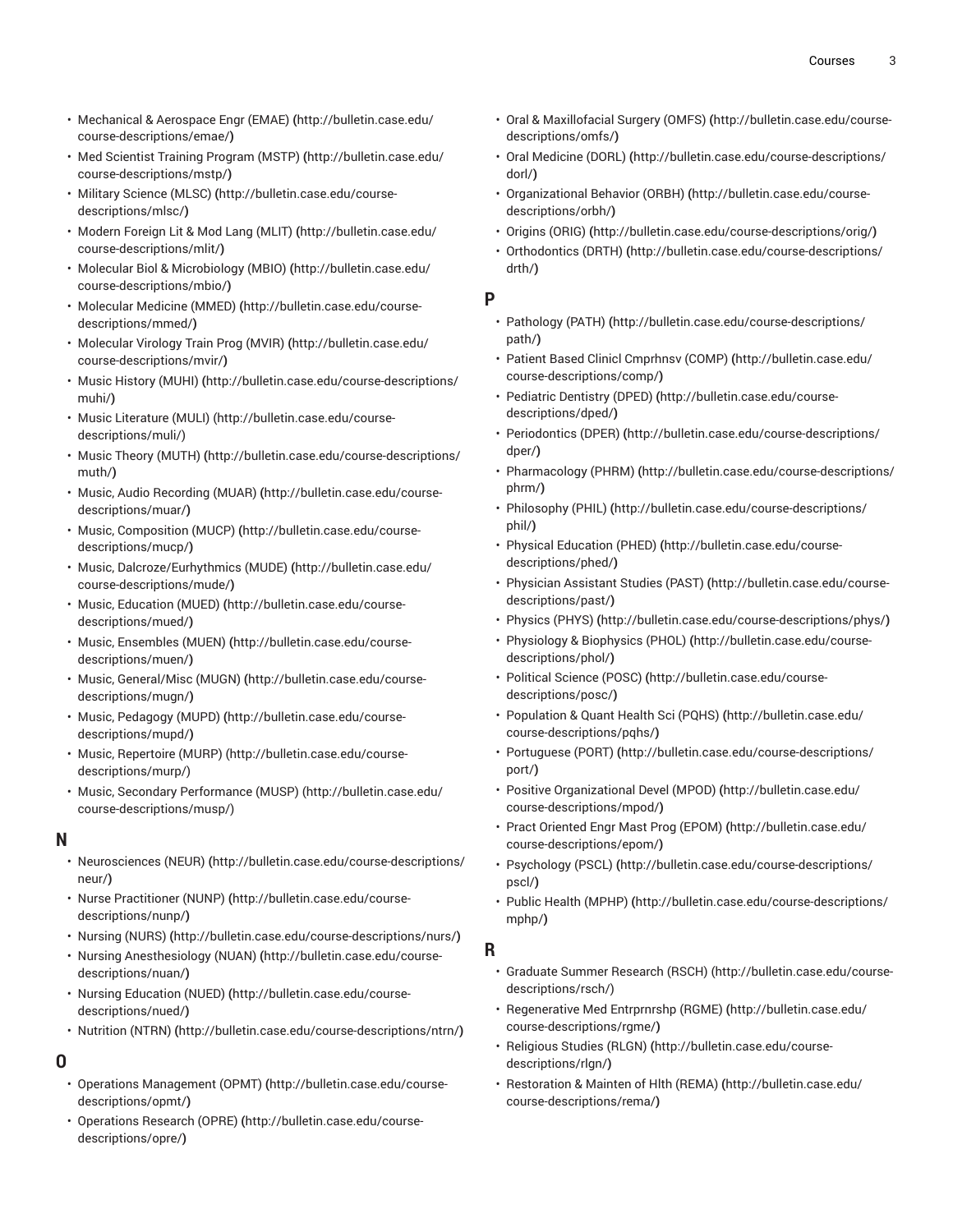- [Restoration of Health \(REHE\)](http://bulletin.case.edu/course-descriptions/rehe/) **(**[http://bulletin.case.edu/course](http://bulletin.case.edu/course-descriptions/rehe/)[descriptions/rehe/](http://bulletin.case.edu/course-descriptions/rehe/)**)**
- [Russian \(RUSN\)](http://bulletin.case.edu/course-descriptions/rusn/) **(**<http://bulletin.case.edu/course-descriptions/rusn/>**)**

#### **S**

- [SAGES Capstone Experience \(UCAP\)](http://bulletin.case.edu/course-descriptions/ucap/) **(**[http://bulletin.case.edu/course](http://bulletin.case.edu/course-descriptions/ucap/)[descriptions/ucap/](http://bulletin.case.edu/course-descriptions/ucap/)**)**
- Schl of Med Graduate [Education](http://bulletin.case.edu/course-descriptions/mgrd/) (MGRD) **(**[http://bulletin.case.edu/](http://bulletin.case.edu/course-descriptions/mgrd/) [course-descriptions/mgrd/](http://bulletin.case.edu/course-descriptions/mgrd/)**)**
- [School of Applied Soc Sciences \(SASS\)](http://bulletin.case.edu/course-descriptions/sass/) **(**[http://bulletin.case.edu/](http://bulletin.case.edu/course-descriptions/sass/) [course-descriptions/sass/](http://bulletin.case.edu/course-descriptions/sass/)**)**
- [Social Justice \(SJUS\)](http://bulletin.case.edu/course-descriptions/sjus/) **(**[http://bulletin.case.edu/course-descriptions/](http://bulletin.case.edu/course-descriptions/sjus/) [sjus/](http://bulletin.case.edu/course-descriptions/sjus/)**)**
- [Sociology \(SOCI\)](http://bulletin.case.edu/course-descriptions/soci/) **(**<http://bulletin.case.edu/course-descriptions/soci/>**)**
- [Spanish](http://bulletin.case.edu/course-descriptions/span/) (SPAN) **(**<http://bulletin.case.edu/course-descriptions/span/>**)**
- [Statistics](http://bulletin.case.edu/course-descriptions/stat/) (STAT) **(**<http://bulletin.case.edu/course-descriptions/stat/>**)**
- [Supply Chain Management \(SCMG\) \(http://bulletin.case.edu/course](http://bulletin.case.edu/course-descriptions/scmg/)[descriptions/scmg/](http://bulletin.case.edu/course-descriptions/scmg/))
- [Systems Biology and Bioinform \(SYBB\)](http://bulletin.case.edu/course-descriptions/sybb/) **(**[http://bulletin.case.edu/](http://bulletin.case.edu/course-descriptions/sybb/) [course-descriptions/sybb/](http://bulletin.case.edu/course-descriptions/sybb/)**)**

### **T**

- [Theater](http://bulletin.case.edu/course-descriptions/thtr/) Arts (THTR) **(**[http://bulletin.case.edu/course-descriptions/](http://bulletin.case.edu/course-descriptions/thtr/) [thtr/](http://bulletin.case.edu/course-descriptions/thtr/)**)**
- Think About The Natural World [\(USNA\)](http://bulletin.case.edu/course-descriptions/usna/) **(**[http://bulletin.case.edu/](http://bulletin.case.edu/course-descriptions/usna/) [course-descriptions/usna/](http://bulletin.case.edu/course-descriptions/usna/)**)**
- Think About The Social World [\(USSO\)](http://bulletin.case.edu/course-descriptions/usso/) **(**[http://bulletin.case.edu/](http://bulletin.case.edu/course-descriptions/usso/) [course-descriptions/usso/](http://bulletin.case.edu/course-descriptions/usso/)**)**
- Think About The [Symbolic](http://bulletin.case.edu/course-descriptions/ussy/) World (USSY) **(**[http://bulletin.case.edu/](http://bulletin.case.edu/course-descriptions/ussy/) [course-descriptions/ussy/](http://bulletin.case.edu/course-descriptions/ussy/)**)**

#### **U**

• [University](http://bulletin.case.edu/course-descriptions/univ/) Studies (UNIV) **(**[http://bulletin.case.edu/course](http://bulletin.case.edu/course-descriptions/univ/)[descriptions/univ/](http://bulletin.case.edu/course-descriptions/univ/)**)**

#### **W**

- [Washington](http://bulletin.case.edu/course-descriptions/wash/) Semester (WASH) **(**[http://bulletin.case.edu/course](http://bulletin.case.edu/course-descriptions/wash/)[descriptions/wash/](http://bulletin.case.edu/course-descriptions/wash/)**)**
- [Women's](http://bulletin.case.edu/course-descriptions/wgst/) & Gender Studies (WGST) **(**[http://bulletin.case.edu/course](http://bulletin.case.edu/course-descriptions/wgst/)[descriptions/wgst/](http://bulletin.case.edu/course-descriptions/wgst/)**)**
- World [Literature](http://bulletin.case.edu/course-descriptions/wlit/) (WLIT) **(**[http://bulletin.case.edu/course-descriptions/](http://bulletin.case.edu/course-descriptions/wlit/) [wlit/](http://bulletin.case.edu/course-descriptions/wlit/)**)**

# **Course Listings by Subject Code**

#### **A**

- [\(](http://bulletin.case.edu/course-descriptions/acct/) **(**<http://bulletin.case.edu/course-descriptions/acct/>**)**[ACCT\)](http://bulletin.case.edu/course-descriptions/acct/) [Accounting](http://bulletin.case.edu/course-descriptions/acct/) **(**<http://bulletin.case.edu/course-descriptions/acct/>**)**
- [\(AFST\) African/African Amer Studies](http://bulletin.case.edu/course-descriptions/afst/) **(**[http://bulletin.case.edu/](http://bulletin.case.edu/course-descriptions/afst/) [course-descriptions/afst/](http://bulletin.case.edu/course-descriptions/afst/)**)**
- [\(AKKD\) Akkadian](http://bulletin.case.edu/course-descriptions/akkd/) **(**[http://bulletin.case.edu/course-descriptions/](http://bulletin.case.edu/course-descriptions/akkd/) [akkd/](http://bulletin.case.edu/course-descriptions/akkd/)**)**
- [\(AMST\) American Studies](http://bulletin.case.edu/course-descriptions/amst/) **(**[http://bulletin.case.edu/course](http://bulletin.case.edu/course-descriptions/amst/)[descriptions/amst/](http://bulletin.case.edu/course-descriptions/amst/)**)**
- (ANAT) [Anatomy](http://bulletin.case.edu/course-descriptions/anat/) **(**<http://bulletin.case.edu/course-descriptions/anat/>**)**
- (ANEE) [Ancient](http://bulletin.case.edu/course-descriptions/anee/) Near East and Egypt **(**[http://bulletin.case.edu/course](http://bulletin.case.edu/course-descriptions/anee/)[descriptions/anee/](http://bulletin.case.edu/course-descriptions/anee/)**)**
- [\(ANES\) Anesthesiology](http://bulletin.case.edu/course-descriptions/anes/) **(**[http://bulletin.case.edu/course-descriptions/](http://bulletin.case.edu/course-descriptions/anes/) [anes/](http://bulletin.case.edu/course-descriptions/anes/)**)**
- (ANTH) [Anthropology](http://bulletin.case.edu/course-descriptions/anth/) **(**[http://bulletin.case.edu/course-descriptions/](http://bulletin.case.edu/course-descriptions/anth/) [anth/](http://bulletin.case.edu/course-descriptions/anth/)**)**
- [\(ARAB\) Arabic](http://bulletin.case.edu/course-descriptions/arab/) **(**<http://bulletin.case.edu/course-descriptions/arab/>**)**
- [\(ARTH\)](http://bulletin.case.edu/course-descriptions/arth/) Art History **(**[http://bulletin.case.edu/course-descriptions/](http://bulletin.case.edu/course-descriptions/arth/) [arth/](http://bulletin.case.edu/course-descriptions/arth/)**)**
- [\(ARTS\)](http://bulletin.case.edu/course-descriptions/arts/) Art **(**<http://bulletin.case.edu/course-descriptions/arts/>**)**
- (ASIA) Asian [Studies](http://bulletin.case.edu/course-descriptions/asia/) **(**[http://bulletin.case.edu/course-descriptions/](http://bulletin.case.edu/course-descriptions/asia/) [asia/](http://bulletin.case.edu/course-descriptions/asia/)**)**
- (ASTR) [Astronomy](http://bulletin.case.edu/course-descriptions/astr/) **(**[http://bulletin.case.edu/course-descriptions/](http://bulletin.case.edu/course-descriptions/astr/) [astr/](http://bulletin.case.edu/course-descriptions/astr/)**)**

#### **B**

- [\(BAFI\) Banking & Finance](http://bulletin.case.edu/course-descriptions/bafi/) **(**[http://bulletin.case.edu/course](http://bulletin.case.edu/course-descriptions/bafi/)[descriptions/bafi/](http://bulletin.case.edu/course-descriptions/bafi/)**)**
- (BETH) [Bioethics](http://bulletin.case.edu/course-descriptions/beth/) **(**<http://bulletin.case.edu/course-descriptions/beth/>**)**
- (BIOC) [Biochemistry](http://bulletin.case.edu/course-descriptions/bioc/) **(**[http://bulletin.case.edu/course-descriptions/](http://bulletin.case.edu/course-descriptions/bioc/) [bioc/](http://bulletin.case.edu/course-descriptions/bioc/)**)**
- [\(BIOL\) Biology](http://bulletin.case.edu/course-descriptions/biol/) **(**<http://bulletin.case.edu/course-descriptions/biol/>**)**
- [\(BIOS\) Biosciences](http://bulletin.case.edu/course-descriptions/bios/) **(**[http://bulletin.case.edu/course-descriptions/](http://bulletin.case.edu/course-descriptions/bios/) [bios/](http://bulletin.case.edu/course-descriptions/bios/)**)**
- (BLAW) [Business](http://bulletin.case.edu/course-descriptions/blaw/) Law **(**[http://bulletin.case.edu/course-descriptions/](http://bulletin.case.edu/course-descriptions/blaw/) [blaw/](http://bulletin.case.edu/course-descriptions/blaw/)**)**
- (BSTP) [Biomedical](http://bulletin.case.edu/course-descriptions/bstp/) Sciences Training Program **(**[http://](http://bulletin.case.edu/course-descriptions/bstp/) [bulletin.case.edu/course-descriptions/bstp/](http://bulletin.case.edu/course-descriptions/bstp/)**)**
- (BTEC) Business [Technology](http://bulletin.case.edu/course-descriptions/btec/) **(**[http://bulletin.case.edu/course](http://bulletin.case.edu/course-descriptions/btec/)[descriptions/btec/](http://bulletin.case.edu/course-descriptions/btec/)**)**
- (BUAI) Business Analytics & [Intelligence](http://bulletin.case.edu/course-descriptions/buai/) [\(http://bulletin.case.edu/](http://bulletin.case.edu/course-descriptions/buai/) [course-descriptions/buai/\)](http://bulletin.case.edu/course-descriptions/buai/)

#### **C**

- (CHEM) [Chemistry](http://bulletin.case.edu/course-descriptions/chem/) **(**[http://bulletin.case.edu/course-descriptions/](http://bulletin.case.edu/course-descriptions/chem/) [chem/](http://bulletin.case.edu/course-descriptions/chem/)**)**
- [\(CHIN\) Chinese](http://bulletin.case.edu/course-descriptions/chin/) **(**<http://bulletin.case.edu/course-descriptions/chin/>**)**
- (CHST) [Childhood](http://bulletin.case.edu/course-descriptions/chst/) Studies Program **(**[http://bulletin.case.edu/course](http://bulletin.case.edu/course-descriptions/chst/)[descriptions/chst/](http://bulletin.case.edu/course-descriptions/chst/)**)**
- (CLBY) Cell [Biology](http://bulletin.case.edu/course-descriptions/clby/) **(**[http://bulletin.case.edu/course-descriptions/](http://bulletin.case.edu/course-descriptions/clby/) [clby/](http://bulletin.case.edu/course-descriptions/clby/)**)**
- (CLSC) [Classics](http://bulletin.case.edu/course-descriptions/clsc/) **(**<http://bulletin.case.edu/course-descriptions/clsc/>**)**
- (CMED) Clinical [medicine](http://bulletin.case.edu/course-descriptions/cmed/) CCLCM **(**[http://bulletin.case.edu/course](http://bulletin.case.edu/course-descriptions/cmed/)[descriptions/cmed/](http://bulletin.case.edu/course-descriptions/cmed/)**)**
- [\(CNCR\) Cancer Center](http://bulletin.case.edu/course-descriptions/cncr/) **(**[http://bulletin.case.edu/course-descriptions/](http://bulletin.case.edu/course-descriptions/cncr/) [cncr/](http://bulletin.case.edu/course-descriptions/cncr/)**)**
- (COGS) [Cognitive](http://bulletin.case.edu/course-descriptions/cogs/) Science **(**[http://bulletin.case.edu/course](http://bulletin.case.edu/course-descriptions/cogs/)[descriptions/cogs/](http://bulletin.case.edu/course-descriptions/cogs/)**)**
- (COMP) Patient Based Clinicl [Cmprhnsv](http://bulletin.case.edu/course-descriptions/comp/) **(**[http://bulletin.case.edu/](http://bulletin.case.edu/course-descriptions/comp/) [course-descriptions/comp/](http://bulletin.case.edu/course-descriptions/comp/)**)**
- [\(COSI\) Communication Sciences](http://bulletin.case.edu/course-descriptions/cosi/) **(**[http://bulletin.case.edu/course](http://bulletin.case.edu/course-descriptions/cosi/)[descriptions/cosi/](http://bulletin.case.edu/course-descriptions/cosi/)**)**
- (CRSP) Clinical [Research](http://bulletin.case.edu/course-descriptions/crsp/) Scholars Prg **(**[http://bulletin.case.edu/](http://bulletin.case.edu/course-descriptions/crsp/) [course-descriptions/crsp/](http://bulletin.case.edu/course-descriptions/crsp/)**)**
- [\(CSDS\) Computer and Data Sciences](http://bulletin.case.edu/course-descriptions/csds/) **(**[http://bulletin.case.edu/](http://bulletin.case.edu/course-descriptions/csds/) [course-descriptions/csds/](http://bulletin.case.edu/course-descriptions/csds/)**)**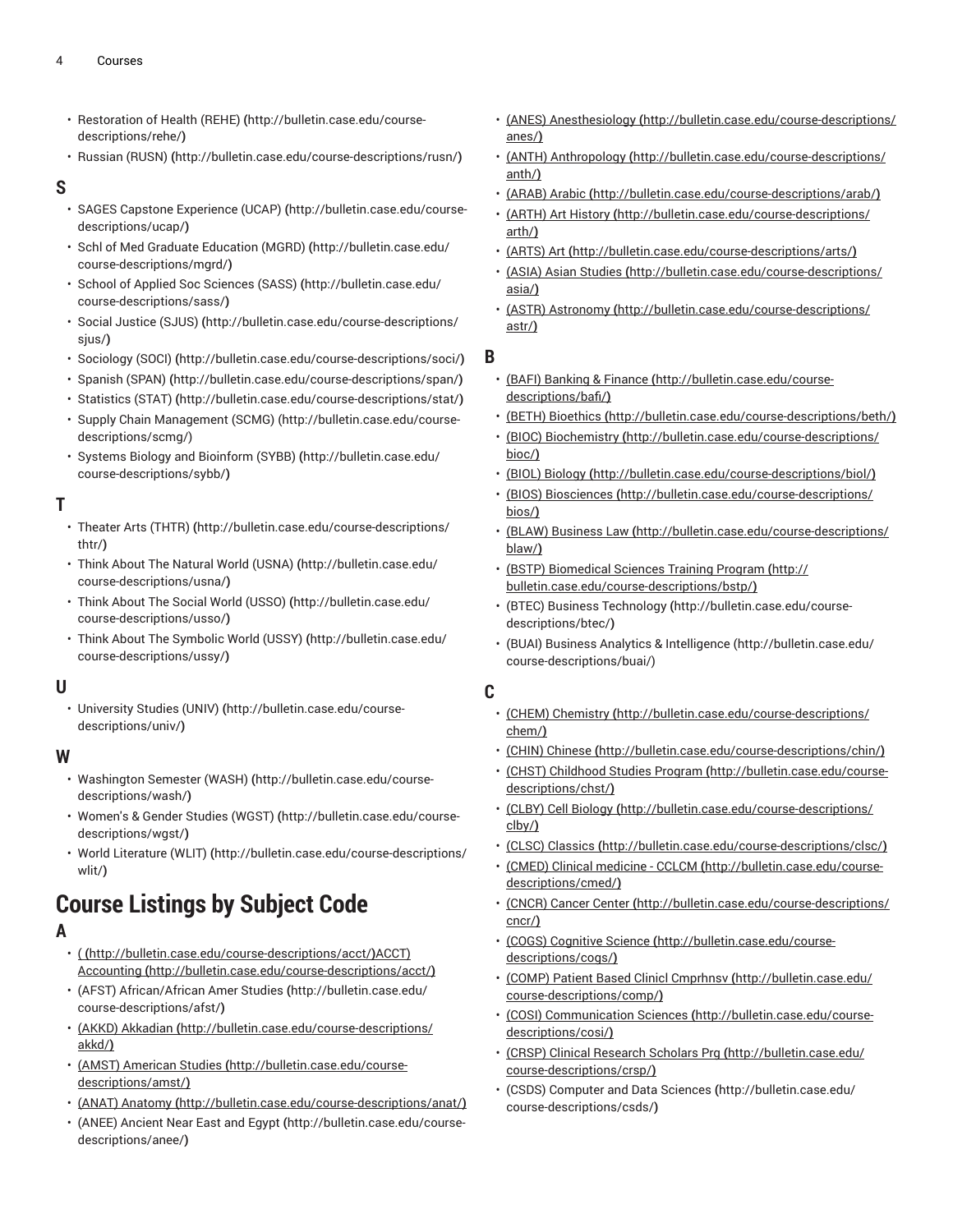# **D**

- [\(DANC\)](http://bulletin.case.edu/course-descriptions/danc/) Dance **(**<http://bulletin.case.edu/course-descriptions/danc/>**)**
- [\(DBAP\) Doctor of Business Administration](http://bulletin.case.edu/course-descriptions/dbap/) [\(http://bulletin.case.edu/](http://bulletin.case.edu/course-descriptions/dbap/) [course-descriptions/dbap/\)](http://bulletin.case.edu/course-descriptions/dbap/)
- (DENF) [Dentistry](http://bulletin.case.edu/course-descriptions/denf/) Faculty **(**[http://bulletin.case.edu/course](http://bulletin.case.edu/course-descriptions/denf/)[descriptions/denf/](http://bulletin.case.edu/course-descriptions/denf/)**)**
- (DENT) [Dentistry](http://bulletin.case.edu/course-descriptions/dent/) **(**<http://bulletin.case.edu/course-descriptions/dent/>**)**
- (DESN) Design & [Innovation](http://bulletin.case.edu/course-descriptions/desn/) **(**[http://bulletin.case.edu/course](http://bulletin.case.edu/course-descriptions/desn/)[descriptions/desn/](http://bulletin.case.edu/course-descriptions/desn/)**)**
- [\(DNDO\) Endodontics](http://bulletin.case.edu/course-descriptions/dndo/) **(**[http://bulletin.case.edu/course-descriptions/](http://bulletin.case.edu/course-descriptions/dndo/) [dndo/](http://bulletin.case.edu/course-descriptions/dndo/)**)**
- [\(DORL\) Oral Medicine](http://bulletin.case.edu/course-descriptions/dorl/) **(**[http://bulletin.case.edu/course-descriptions/](http://bulletin.case.edu/course-descriptions/dorl/) [dorl/](http://bulletin.case.edu/course-descriptions/dorl/)**)**
- (DPED) Pediatric [Dentistry](http://bulletin.case.edu/course-descriptions/dped/) **(**[http://bulletin.case.edu/course](http://bulletin.case.edu/course-descriptions/dped/)[descriptions/dped/](http://bulletin.case.edu/course-descriptions/dped/)**)**
- (DPER) [Periodontics](http://bulletin.case.edu/course-descriptions/dper/) **(**[http://bulletin.case.edu/course-descriptions/](http://bulletin.case.edu/course-descriptions/dper/) [dper/](http://bulletin.case.edu/course-descriptions/dper/)**)**
- [\(DPHC\)](http://bulletin.case.edu/course-descriptions/dphc/) Dental Public Health **(**[http://bulletin.case.edu/course](http://bulletin.case.edu/course-descriptions/dphc/)[descriptions/dphc/](http://bulletin.case.edu/course-descriptions/dphc/)**)**
- (DRTH) [Orthodontics](http://bulletin.case.edu/course-descriptions/drth/) **(**[http://bulletin.case.edu/course-descriptions/](http://bulletin.case.edu/course-descriptions/drth/) [drth/](http://bulletin.case.edu/course-descriptions/drth/)**)**
- [\(DSCI\) Applied Data Science](http://bulletin.case.edu/course-descriptions/dsci/) **(**[http://bulletin.case.edu/course](http://bulletin.case.edu/course-descriptions/dsci/)[descriptions/dsci/](http://bulletin.case.edu/course-descriptions/dsci/)**)**
- (DSPR) Disease [Process](http://bulletin.case.edu/course-descriptions/dspr/) **(**[http://bulletin.case.edu/course](http://bulletin.case.edu/course-descriptions/dspr/)[descriptions/dspr/](http://bulletin.case.edu/course-descriptions/dspr/)**)**
- [\(DSRE\) Disease & Restoration of Hlth](http://bulletin.case.edu/course-descriptions/dsre/) **(**[http://bulletin.case.edu/](http://bulletin.case.edu/course-descriptions/dsre/) [course-descriptions/dsre/](http://bulletin.case.edu/course-descriptions/dsre/)**)**

#### **E**

- [\(EBME\) Biomedical Engineering](http://bulletin.case.edu/course-descriptions/ebme/) **(**[http://bulletin.case.edu/course](http://bulletin.case.edu/course-descriptions/ebme/)[descriptions/ebme/](http://bulletin.case.edu/course-descriptions/ebme/)**)**
- [\(ECHE\) Chemical Engineering](http://bulletin.case.edu/course-descriptions/eche/) **(**[http://bulletin.case.edu/course](http://bulletin.case.edu/course-descriptions/eche/)[descriptions/eche/](http://bulletin.case.edu/course-descriptions/eche/)**)**
- (ECIV) Civil [Engineering](http://bulletin.case.edu/course-descriptions/eciv/) **(**[http://bulletin.case.edu/course](http://bulletin.case.edu/course-descriptions/eciv/)[descriptions/eciv/](http://bulletin.case.edu/course-descriptions/eciv/)**)**
- (ECON) [Economics](http://bulletin.case.edu/course-descriptions/econ/) **(**[http://bulletin.case.edu/course-descriptions/](http://bulletin.case.edu/course-descriptions/econ/) [econ/](http://bulletin.case.edu/course-descriptions/econ/)**)**
- (ECSE) Electrical, Computer, and Systems [Engineering](http://bulletin.case.edu/course-descriptions/ecse/) **(**[http://](http://bulletin.case.edu/course-descriptions/ecse/) [bulletin.case.edu/course-descriptions/ecse/](http://bulletin.case.edu/course-descriptions/ecse/)**)**
- (EDMP) Executive Doctor of [Management](http://bulletin.case.edu/course-descriptions/edmp/) **(**[http://bulletin.case.edu/](http://bulletin.case.edu/course-descriptions/edmp/) [course-descriptions/edmp/](http://bulletin.case.edu/course-descriptions/edmp/)**)**
- (EDUC) [Education](http://bulletin.case.edu/course-descriptions/educ/) **(**[http://bulletin.case.edu/course-descriptions/](http://bulletin.case.edu/course-descriptions/educ/) [educ/](http://bulletin.case.edu/course-descriptions/educ/)**)**
- (EEPS) Earth, Environ & [Planetary](http://bulletin.case.edu/course-descriptions/eeps/) Sci **(**[http://bulletin.case.edu/](http://bulletin.case.edu/course-descriptions/eeps/) [course-descriptions/eeps/](http://bulletin.case.edu/course-descriptions/eeps/)**)**
- (EFDA) [Expanded](http://bulletin.case.edu/course-descriptions/efda/) Function Dental Aux **(**[http://bulletin.case.edu/](http://bulletin.case.edu/course-descriptions/efda/) [course-descriptions/efda/](http://bulletin.case.edu/course-descriptions/efda/)**)**
- (EMAC) [Macromolecular/Polymer](http://bulletin.case.edu/course-descriptions/emac/) Science **(**[http://bulletin.case.edu/](http://bulletin.case.edu/course-descriptions/emac/) [course-descriptions/emac/](http://bulletin.case.edu/course-descriptions/emac/)**)**
- (EMAE) [Mechanical](http://bulletin.case.edu/course-descriptions/emae/) & Aerospace Engr **(**[http://bulletin.case.edu/](http://bulletin.case.edu/course-descriptions/emae/) [course-descriptions/emae/](http://bulletin.case.edu/course-descriptions/emae/)**)**
- (EMBA) [Executive](http://bulletin.case.edu/course-descriptions/emba/) MBA **(**[http://bulletin.case.edu/course-descriptions/](http://bulletin.case.edu/course-descriptions/emba/) [emba/](http://bulletin.case.edu/course-descriptions/emba/)**)**
- [\(EMSE\) Materials Science & Engineering](http://bulletin.case.edu/course-descriptions/emse/) **(**[http://bulletin.case.edu/](http://bulletin.case.edu/course-descriptions/emse/) [course-descriptions/emse/](http://bulletin.case.edu/course-descriptions/emse/)**)**
- [\(ENGL\) English](http://bulletin.case.edu/course-descriptions/engl/) **(**<http://bulletin.case.edu/course-descriptions/engl/>**)**
- [\(ENGR\) Engineering Science](http://bulletin.case.edu/course-descriptions/engr/) **(**[http://bulletin.case.edu/course](http://bulletin.case.edu/course-descriptions/engr/)[descriptions/engr/](http://bulletin.case.edu/course-descriptions/engr/)**)**
- (ENTP) [Entrepreneurship](http://bulletin.case.edu/course-descriptions/entp/) **(**[http://bulletin.case.edu/course](http://bulletin.case.edu/course-descriptions/entp/)[descriptions/entp/](http://bulletin.case.edu/course-descriptions/entp/)**)**
- (EPOM) Pract [Oriented](http://bulletin.case.edu/course-descriptions/epom/) Engr Mast Prog **(**[http://bulletin.case.edu/](http://bulletin.case.edu/course-descriptions/epom/) [course-descriptions/epom/](http://bulletin.case.edu/course-descriptions/epom/)**)**
- (ESTD) [Environmental](http://bulletin.case.edu/course-descriptions/estd/) Studies **(**[http://bulletin.case.edu/course](http://bulletin.case.edu/course-descriptions/estd/)[descriptions/estd/](http://bulletin.case.edu/course-descriptions/estd/)**)**
- (ETHS) Ethnic [Studies](http://bulletin.case.edu/course-descriptions/eths/) **(**[http://bulletin.case.edu/course-descriptions/](http://bulletin.case.edu/course-descriptions/eths/) [eths/](http://bulletin.case.edu/course-descriptions/eths/)**)**
- (EXAM) Examination [Master/Ph.D.](http://bulletin.case.edu/course-descriptions/exam/) **(**[http://bulletin.case.edu/course](http://bulletin.case.edu/course-descriptions/exam/)[descriptions/exam/](http://bulletin.case.edu/course-descriptions/exam/)**)**

#### **F**

- [\(FNCE\) Finance](http://bulletin.case.edu/course-descriptions/fnce/) [\(http://bulletin.case.edu/course-descriptions/fnce/](http://bulletin.case.edu/course-descriptions/fnce/))
- [\(FRCH\)](http://bulletin.case.edu/course-descriptions/frch/) French **(**<http://bulletin.case.edu/course-descriptions/frch/>**)**
- [\(FSAE\) First Seminar Academic English](http://bulletin.case.edu/course-descriptions/fsae/) **(**[http://bulletin.case.edu/](http://bulletin.case.edu/course-descriptions/fsae/) [course-descriptions/fsae/](http://bulletin.case.edu/course-descriptions/fsae/)**)**
- (FSCC) First Seminar [Common](http://bulletin.case.edu/course-descriptions/fscc/) Curric **(**[http://bulletin.case.edu/](http://bulletin.case.edu/course-descriptions/fscc/) [course-descriptions/fscc/](http://bulletin.case.edu/course-descriptions/fscc/)**)**
- [\(FSCS\) First Seminar Cont Semester](http://bulletin.case.edu/course-descriptions/fscs/) **(**[http://bulletin.case.edu/course](http://bulletin.case.edu/course-descriptions/fscs/)[descriptions/fscs/](http://bulletin.case.edu/course-descriptions/fscs/)**)**
- (FSNA) First [Seminar](http://bulletin.case.edu/course-descriptions/fsna/) Natural World **(**[http://bulletin.case.edu/course](http://bulletin.case.edu/course-descriptions/fsna/)[descriptions/fsna/](http://bulletin.case.edu/course-descriptions/fsna/)**)**
- (FSSO) First [Seminar](http://bulletin.case.edu/course-descriptions/fsso/) Social World **(**[http://bulletin.case.edu/course](http://bulletin.case.edu/course-descriptions/fsso/)[descriptions/fsso/](http://bulletin.case.edu/course-descriptions/fsso/)**)**
- (FSSY) First Seminar [Symbolic](http://bulletin.case.edu/course-descriptions/fssy/) World **(**[http://bulletin.case.edu/](http://bulletin.case.edu/course-descriptions/fssy/) [course-descriptions/fssy/](http://bulletin.case.edu/course-descriptions/fssy/)**)**
- (FSTS) First Seminar Transfer [Supplem](http://bulletin.case.edu/course-descriptions/fsts/) **(**[http://bulletin.case.edu/](http://bulletin.case.edu/course-descriptions/fsts/) [course-descriptions/fsts/](http://bulletin.case.edu/course-descriptions/fsts/)**)**

# **G**

- [\(GENE\) Genetics](http://bulletin.case.edu/course-descriptions/gene/) **(**<http://bulletin.case.edu/course-descriptions/gene/>**)**
- (GERO) [Gerontological](http://bulletin.case.edu/course-descriptions/gero/) Studies **(**[http://bulletin.case.edu/course](http://bulletin.case.edu/course-descriptions/gero/)[descriptions/gero/](http://bulletin.case.edu/course-descriptions/gero/)**)**
- [\(GREK\)](http://bulletin.case.edu/course-descriptions/grek/) Greek **(**<http://bulletin.case.edu/course-descriptions/grek/>**)**
- [\(GRMN\) German](http://bulletin.case.edu/course-descriptions/grmn/) **(**[http://bulletin.case.edu/course-descriptions/](http://bulletin.case.edu/course-descriptions/grmn/) [grmn/](http://bulletin.case.edu/course-descriptions/grmn/)**)**

# **H**

- [\(HBRW\)](http://bulletin.case.edu/course-descriptions/hbrw/) Hebrew **(**<http://bulletin.case.edu/course-descriptions/hbrw/>**)**
- (HEWB) Health & [Well-Being](http://bulletin.case.edu/course-descriptions/hewb/) **(**[http://bulletin.case.edu/course](http://bulletin.case.edu/course-descriptions/hewb/)[descriptions/hewb/](http://bulletin.case.edu/course-descriptions/hewb/)**)**
- (HPSC) History & [Philosophy](http://bulletin.case.edu/course-descriptions/hpsc/) of Sci **(**[http://bulletin.case.edu/course](http://bulletin.case.edu/course-descriptions/hpsc/)[descriptions/hpsc/](http://bulletin.case.edu/course-descriptions/hpsc/)**)**
- (HSMC) Health Systems [Management](http://bulletin.case.edu/course-descriptions/hsmc/) **(**[http://bulletin.case.edu/](http://bulletin.case.edu/course-descriptions/hsmc/) [course-descriptions/hsmc/](http://bulletin.case.edu/course-descriptions/hsmc/)**)**
- (HSTY) [History](http://bulletin.case.edu/course-descriptions/hsty/) **(**<http://bulletin.case.edu/course-descriptions/hsty/>**)**
- [\(HUMN\) Humanities](http://bulletin.case.edu/course-descriptions/humn/) **(**[http://bulletin.case.edu/course-descriptions/](http://bulletin.case.edu/course-descriptions/humn/) [humn/](http://bulletin.case.edu/course-descriptions/humn/)**)**
- (HWDP) Health Disease and [Processes](http://bulletin.case.edu/course-descriptions/hwdp/) **(**[http://bulletin.case.edu/](http://bulletin.case.edu/course-descriptions/hwdp/) [course-descriptions/hwdp/](http://bulletin.case.edu/course-descriptions/hwdp/)**)**

**I**

• [\(IBIS\) Integrated Biological Sciences](http://bulletin.case.edu/course-descriptions/ibis/) **(**[http://bulletin.case.edu/course](http://bulletin.case.edu/course-descriptions/ibis/)[descriptions/ibis/](http://bulletin.case.edu/course-descriptions/ibis/)**)**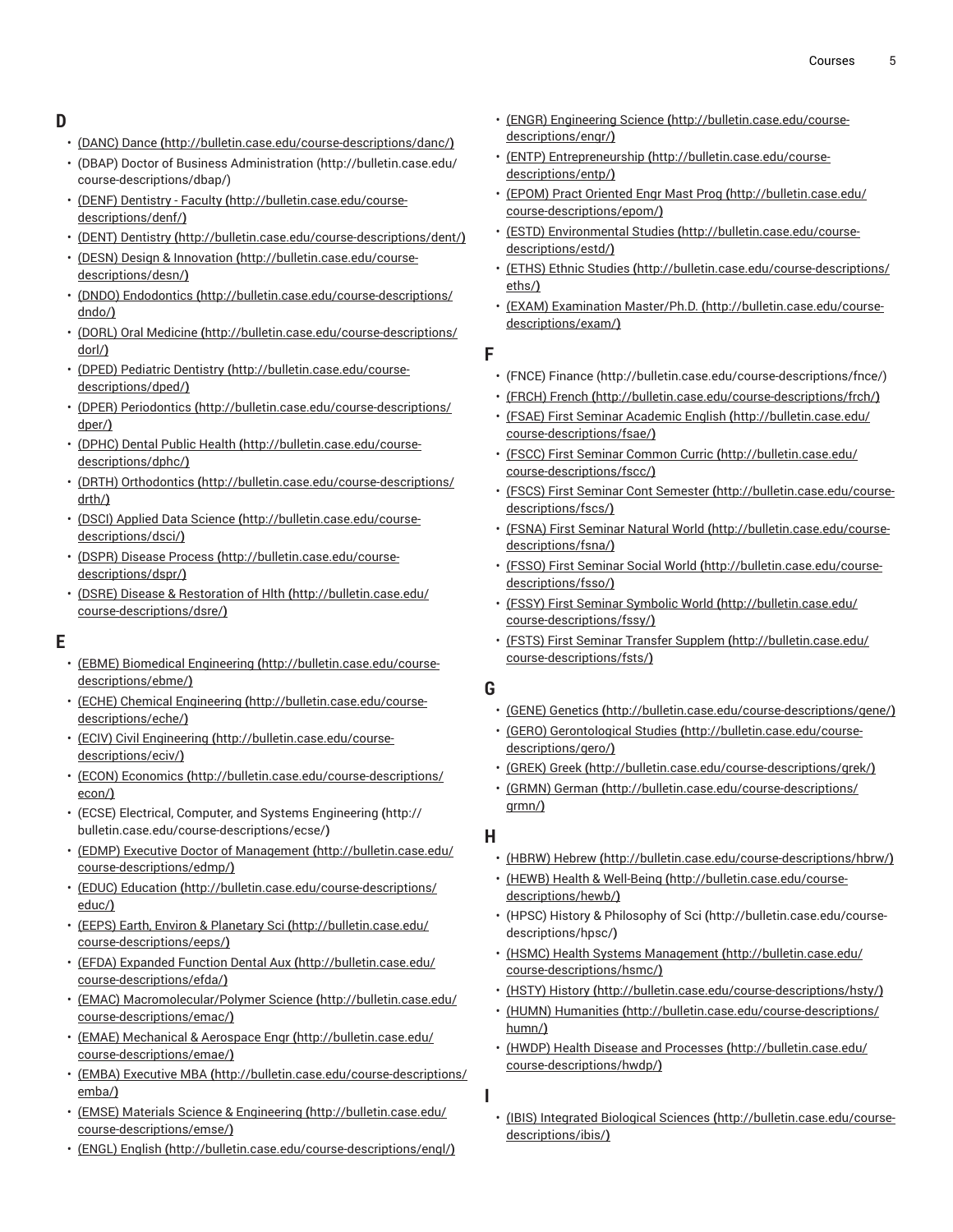- [\(IBMS\) Integrated Biological Studies](http://bulletin.case.edu/course-descriptions/ibms/) **(**[http://bulletin.case.edu/course](http://bulletin.case.edu/course-descriptions/ibms/)[descriptions/ibms/](http://bulletin.case.edu/course-descriptions/ibms/)**)**
- (IHSC) [Interdisciplinary](http://bulletin.case.edu/course-descriptions/ihsc/) Health Sci **(**[http://bulletin.case.edu/course](http://bulletin.case.edu/course-descriptions/ihsc/)[descriptions/ihsc/](http://bulletin.case.edu/course-descriptions/ihsc/)**)**
- [\(IIME\) Inst for Integr of Mgmt & Engr](http://bulletin.case.edu/course-descriptions/iime/) **(**[http://bulletin.case.edu/course](http://bulletin.case.edu/course-descriptions/iime/)[descriptions/iime/](http://bulletin.case.edu/course-descriptions/iime/)**)**
- (INQU) [Inquiry](http://bulletin.case.edu/course-descriptions/inqu/) **(**<http://bulletin.case.edu/course-descriptions/inqu/>**)**
- (INTH) [International](http://bulletin.case.edu/course-descriptions/inth/) Health **(**[http://bulletin.case.edu/course](http://bulletin.case.edu/course-descriptions/inth/)[descriptions/inth/](http://bulletin.case.edu/course-descriptions/inth/)**)**
- (INTL) [International](http://bulletin.case.edu/course-descriptions/intl/) Studies **(**[http://bulletin.case.edu/course](http://bulletin.case.edu/course-descriptions/intl/)[descriptions/intl/](http://bulletin.case.edu/course-descriptions/intl/)**)**
- (ITAL) [Italian](http://bulletin.case.edu/course-descriptions/ital/) **(**<http://bulletin.case.edu/course-descriptions/ital/>**)**

#### **J**

- (JAPN) [Japanese](http://bulletin.case.edu/course-descriptions/japn/) **(**[http://bulletin.case.edu/course-descriptions/](http://bulletin.case.edu/course-descriptions/japn/) [japn/](http://bulletin.case.edu/course-descriptions/japn/)**)**
- [\(JDST\) Judaic Studies](http://bulletin.case.edu/course-descriptions/jdst/) **(**[http://bulletin.case.edu/course-descriptions/](http://bulletin.case.edu/course-descriptions/jdst/) [jdst/](http://bulletin.case.edu/course-descriptions/jdst/)**)**

#### **L**

- [\(LATN\)](http://bulletin.case.edu/course-descriptions/latn/) Latin **(**<http://bulletin.case.edu/course-descriptions/latn/>**)**
- [\(LAWS\)](http://bulletin.case.edu/course-descriptions/laws/) Law **(**<http://bulletin.case.edu/course-descriptions/laws/>**)**
- [\(LDRS\) Leadership](http://bulletin.case.edu/course-descriptions/ldrs/) **(**[http://bulletin.case.edu/course-descriptions/](http://bulletin.case.edu/course-descriptions/ldrs/) [ldrs/](http://bulletin.case.edu/course-descriptions/ldrs/)**)**
- (LEAP) Lead Excel and [Achievement](http://bulletin.case.edu/course-descriptions/leap/) Program [\(http://](http://bulletin.case.edu/course-descriptions/leap/) [bulletin.case.edu/course-descriptions/leap/\)](http://bulletin.case.edu/course-descriptions/leap/)
- [\(LFIN\) Law Financial Integrity \(http://bulletin.case.edu/course](http://bulletin.case.edu/course-descriptions/lfin/)[descriptions/lfin/](http://bulletin.case.edu/course-descriptions/lfin/))
- [\(LING\) Linguistics](http://bulletin.case.edu/course-descriptions/ling/) **(**[http://bulletin.case.edu/course-descriptions/](http://bulletin.case.edu/course-descriptions/ling/) [ling/](http://bulletin.case.edu/course-descriptions/ling/)**)**

#### **M**

- (MAHE) [Maintenance](http://bulletin.case.edu/course-descriptions/mahe/) of Health **(**[http://bulletin.case.edu/course](http://bulletin.case.edu/course-descriptions/mahe/)[descriptions/mahe/](http://bulletin.case.edu/course-descriptions/mahe/)**)**
- (MATH) [Mathematics](http://bulletin.case.edu/course-descriptions/math/) **(**[http://bulletin.case.edu/course-descriptions/](http://bulletin.case.edu/course-descriptions/math/) [math/](http://bulletin.case.edu/course-descriptions/math/)**)**
- [\(MBAC\)](http://bulletin.case.edu/course-descriptions/mbac/) MBA Core **(**[http://bulletin.case.edu/course-descriptions/](http://bulletin.case.edu/course-descriptions/mbac/) [mbac/](http://bulletin.case.edu/course-descriptions/mbac/)**)**
- [\(MBAP\)](http://bulletin.case.edu/course-descriptions/mbap/) MBA Part Time Cohort **(**[http://bulletin.case.edu/course](http://bulletin.case.edu/course-descriptions/mbap/)[descriptions/mbap/](http://bulletin.case.edu/course-descriptions/mbap/)**)**
- (MBIO) Molecular Biol & [Microbiology](http://bulletin.case.edu/course-descriptions/mbio/) **(**[http://bulletin.case.edu/](http://bulletin.case.edu/course-descriptions/mbio/) [course-descriptions/mbio/](http://bulletin.case.edu/course-descriptions/mbio/)**)**
- (MGMT) [Management](http://bulletin.case.edu/course-descriptions/mgmt/) **(**[http://bulletin.case.edu/course-descriptions/](http://bulletin.case.edu/course-descriptions/mgmt/) [mgmt/](http://bulletin.case.edu/course-descriptions/mgmt/)**)**
- (MGRD) Schl of Med Graduate [Education](http://bulletin.case.edu/course-descriptions/mgrd/) **(**[http://bulletin.case.edu/](http://bulletin.case.edu/course-descriptions/mgrd/) [course-descriptions/mgrd/](http://bulletin.case.edu/course-descriptions/mgrd/)**)**
- [\(MIDS\) Information Systems](http://bulletin.case.edu/course-descriptions/mids/) **(**[http://bulletin.case.edu/course](http://bulletin.case.edu/course-descriptions/mids/)[descriptions/mids/](http://bulletin.case.edu/course-descriptions/mids/)**)**
- (MKMR) [Marketing](http://bulletin.case.edu/course-descriptions/mkmr/) **(**[http://bulletin.case.edu/course-descriptions/](http://bulletin.case.edu/course-descriptions/mkmr/) [mkmr/](http://bulletin.case.edu/course-descriptions/mkmr/)**)**
- (MLIT) [Modern](http://bulletin.case.edu/course-descriptions/mlit/) Foreign Lit & Mod Lang **(**[http://bulletin.case.edu/](http://bulletin.case.edu/course-descriptions/mlit/) [course-descriptions/mlit/](http://bulletin.case.edu/course-descriptions/mlit/)**)**
- (MLSC) Military [Science](http://bulletin.case.edu/course-descriptions/mlsc/) **(**[http://bulletin.case.edu/course](http://bulletin.case.edu/course-descriptions/mlsc/)[descriptions/mlsc/](http://bulletin.case.edu/course-descriptions/mlsc/)**)**
- [\(MMED\) Molecular Medicine](http://bulletin.case.edu/course-descriptions/mmed/) **(**[http://bulletin.case.edu/course](http://bulletin.case.edu/course-descriptions/mmed/)[descriptions/mmed/](http://bulletin.case.edu/course-descriptions/mmed/)**)**
- [\(MPHP\) Public Health](http://bulletin.case.edu/course-descriptions/mphp/) **(**[http://bulletin.case.edu/course-descriptions/](http://bulletin.case.edu/course-descriptions/mphp/) [mphp/](http://bulletin.case.edu/course-descriptions/mphp/)**)**
- (MPOD) Positive [Organizational](http://bulletin.case.edu/course-descriptions/mpod/) Devel **(**[http://bulletin.case.edu/](http://bulletin.case.edu/course-descriptions/mpod/) [course-descriptions/mpod/](http://bulletin.case.edu/course-descriptions/mpod/)**)**
- (MSTP) Med [Scientist](http://bulletin.case.edu/course-descriptions/mstp/) Training Program **(**[http://bulletin.case.edu/](http://bulletin.case.edu/course-descriptions/mstp/) [course-descriptions/mstp/](http://bulletin.case.edu/course-descriptions/mstp/)**)**
- [\(MUAP\)](http://bulletin.case.edu/course-descriptions/muap/) Applied Music **(**[http://bulletin.case.edu/course-descriptions/](http://bulletin.case.edu/course-descriptions/muap/) [muap/](http://bulletin.case.edu/course-descriptions/muap/)**)**
- (MUAR) Music, Audio [Recording](http://bulletin.case.edu/course-descriptions/muar/) **(**[http://bulletin.case.edu/course](http://bulletin.case.edu/course-descriptions/muar/)[descriptions/muar/](http://bulletin.case.edu/course-descriptions/muar/)**)**
- [\(MUCP\) Music, Composition](http://bulletin.case.edu/course-descriptions/mucp/) **(**[http://bulletin.case.edu/course](http://bulletin.case.edu/course-descriptions/mucp/)[descriptions/mucp/](http://bulletin.case.edu/course-descriptions/mucp/)**)**
- (MUDE) Music, [Dalcroze/Eurhythmics](http://bulletin.case.edu/course-descriptions/mude/) **(**[http://bulletin.case.edu/](http://bulletin.case.edu/course-descriptions/mude/) [course-descriptions/mude/](http://bulletin.case.edu/course-descriptions/mude/)**)**
- (MUED) Music, [Education](http://bulletin.case.edu/course-descriptions/mued/) **(**[http://bulletin.case.edu/course](http://bulletin.case.edu/course-descriptions/mued/)[descriptions/mued/](http://bulletin.case.edu/course-descriptions/mued/)**)**
- [\(MUEN\) Music, Ensembles](http://bulletin.case.edu/course-descriptions/muen/) **(**[http://bulletin.case.edu/course](http://bulletin.case.edu/course-descriptions/muen/)[descriptions/muen/](http://bulletin.case.edu/course-descriptions/muen/)**)**
- [\(MUGN\) Music, General/Misc](http://bulletin.case.edu/course-descriptions/mugn/) **(**[http://bulletin.case.edu/course](http://bulletin.case.edu/course-descriptions/mugn/)[descriptions/mugn/](http://bulletin.case.edu/course-descriptions/mugn/)**)**
- (MUHI) Music [History](http://bulletin.case.edu/course-descriptions/muhi/) **(**[http://bulletin.case.edu/course-descriptions/](http://bulletin.case.edu/course-descriptions/muhi/) [muhi/](http://bulletin.case.edu/course-descriptions/muhi/)**)**
- (MULI) Music [Literature](http://bulletin.case.edu/course-descriptions/muli/) ([http://bulletin.case.edu/course](http://bulletin.case.edu/course-descriptions/muli/)[descriptions/muli/](http://bulletin.case.edu/course-descriptions/muli/))
- (MUPD) Music, [Pedagogy](http://bulletin.case.edu/course-descriptions/mupd/) **(**[http://bulletin.case.edu/course](http://bulletin.case.edu/course-descriptions/mupd/)[descriptions/mupd/](http://bulletin.case.edu/course-descriptions/mupd/)**)**
- (MURP) Music, [Repertoire](http://bulletin.case.edu/course-descriptions/murp/) [\(http://bulletin.case.edu/course](http://bulletin.case.edu/course-descriptions/murp/)[descriptions/murp/](http://bulletin.case.edu/course-descriptions/murp/))
- (MUSP) Music, Secondary [Performance \(http://bulletin.case.edu/](http://bulletin.case.edu/course-descriptions/musp/) [course-descriptions/musp/](http://bulletin.case.edu/course-descriptions/musp/))
- [\(MUTH\)](http://bulletin.case.edu/course-descriptions/muth/) Music Theory **(**[http://bulletin.case.edu/course-descriptions/](http://bulletin.case.edu/course-descriptions/muth/) [muth/](http://bulletin.case.edu/course-descriptions/muth/)**)**
- (MVIR) [Molecular](http://bulletin.case.edu/course-descriptions/mvir/) Virology Train Prog **(**[http://bulletin.case.edu/](http://bulletin.case.edu/course-descriptions/mvir/) [course-descriptions/mvir/](http://bulletin.case.edu/course-descriptions/mvir/)**)**

#### **N**

- (NEUR) [Neurosciences](http://bulletin.case.edu/course-descriptions/neur/) **(**[http://bulletin.case.edu/course-descriptions/](http://bulletin.case.edu/course-descriptions/neur/) [neur/](http://bulletin.case.edu/course-descriptions/neur/)**)**
- (NTRN) [Nutrition](http://bulletin.case.edu/course-descriptions/ntrn/) **(**<http://bulletin.case.edu/course-descriptions/ntrn/>**)**
- (NUAN) Nursing [Anesthesiology](http://bulletin.case.edu/course-descriptions/nuan/) **(**[http://bulletin.case.edu/course](http://bulletin.case.edu/course-descriptions/nuan/)[descriptions/nuan/](http://bulletin.case.edu/course-descriptions/nuan/)**)**
- (NUED) Nursing [Education](http://bulletin.case.edu/course-descriptions/nued/) **(**[http://bulletin.case.edu/course](http://bulletin.case.edu/course-descriptions/nued/)[descriptions/nued/](http://bulletin.case.edu/course-descriptions/nued/)**)**
- [\(NUMN\) Master of Nursing](http://bulletin.case.edu/course-descriptions/numn/) **(**[http://bulletin.case.edu/course](http://bulletin.case.edu/course-descriptions/numn/)[descriptions/numn/](http://bulletin.case.edu/course-descriptions/numn/)**)**
- [\(NUND\) Doctor of Nursing](http://bulletin.case.edu/course-descriptions/nund/) **(**[http://bulletin.case.edu/course](http://bulletin.case.edu/course-descriptions/nund/)[descriptions/nund/](http://bulletin.case.edu/course-descriptions/nund/)**)**
- [\(NUNP\) Nurse Practitioner](http://bulletin.case.edu/course-descriptions/nunp/) **(**[http://bulletin.case.edu/course](http://bulletin.case.edu/course-descriptions/nunp/)[descriptions/nunp/](http://bulletin.case.edu/course-descriptions/nunp/)**)**
- [\(NURS\) Nursing](http://bulletin.case.edu/course-descriptions/nurs/) **(**<http://bulletin.case.edu/course-descriptions/nurs/>**)**

# **O**

- (OMFS) Oral & [Maxillofacial](http://bulletin.case.edu/course-descriptions/omfs/) Surgery **(**[http://bulletin.case.edu/course](http://bulletin.case.edu/course-descriptions/omfs/)[descriptions/omfs/](http://bulletin.case.edu/course-descriptions/omfs/)**)**
- (OPMT) Operations [Management](http://bulletin.case.edu/course-descriptions/opmt/) **(**[http://bulletin.case.edu/course](http://bulletin.case.edu/course-descriptions/opmt/)[descriptions/opmt/](http://bulletin.case.edu/course-descriptions/opmt/)**)**